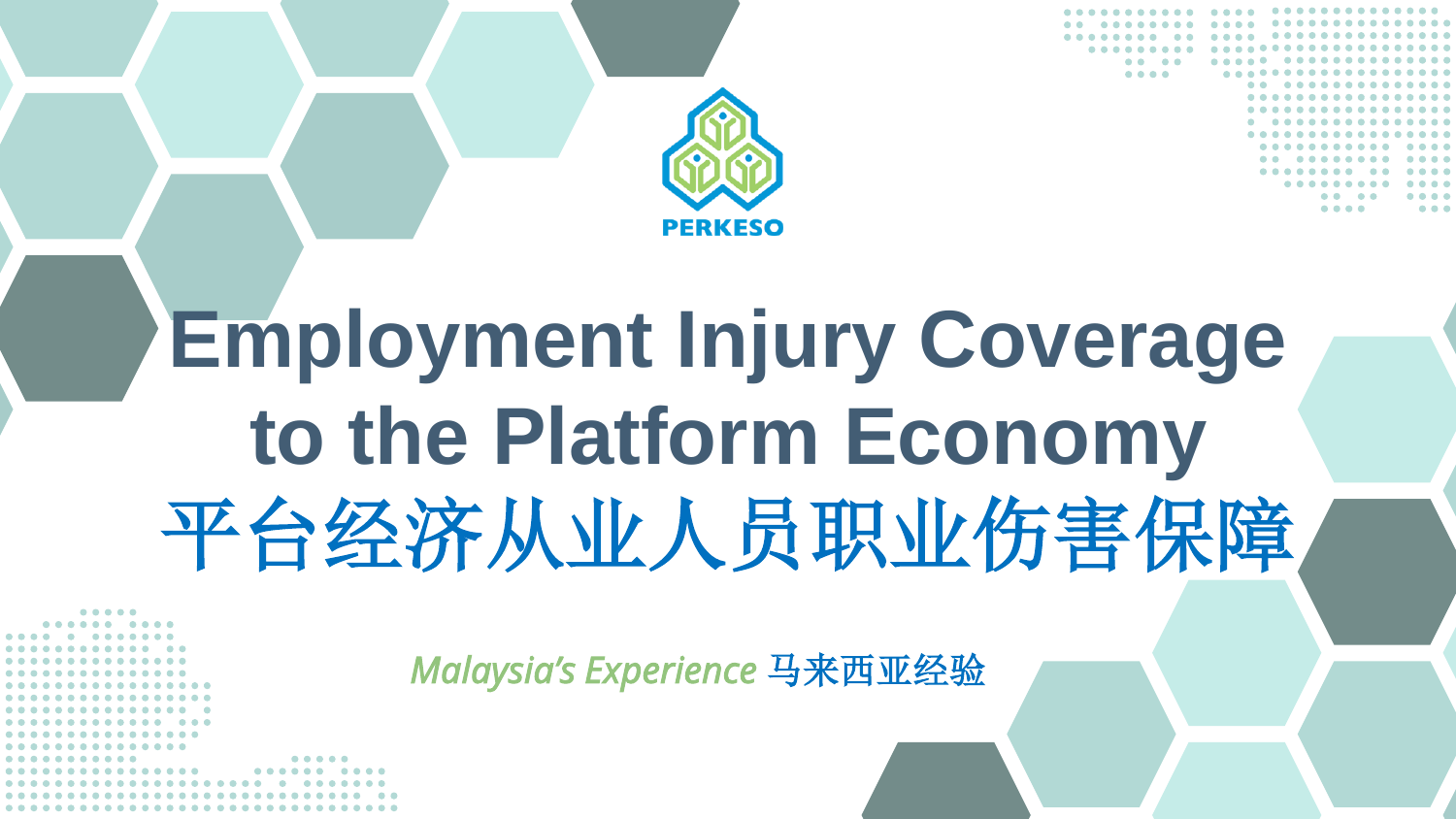# **AGENDA OF DISCUSSION** 议题

- **1. Background 背景**
- **2. Key statistics 关键数据**
- **3. Implementation Challenges 实施挑战**
- **4. Successful Practices 成功经验**
- **5. Way Forward 下一步**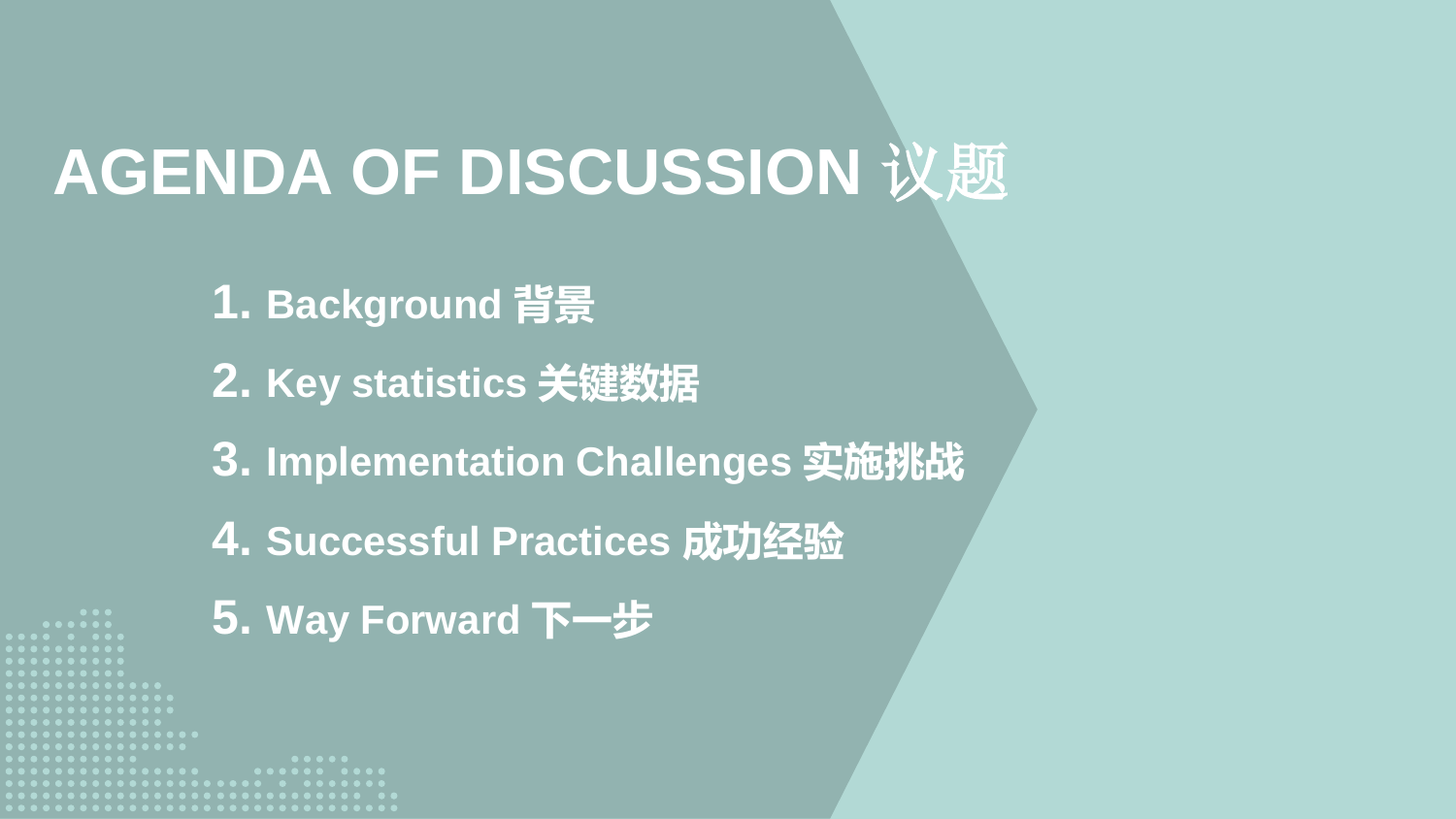### **PERKESO extends protection to all self-employed incl. the platform economy** 马来西亚社会保险机构(**PERKESO**)将包括平台经济从业人员在内的所有自雇人员纳入保障



### **BACKGROUND** 背景

1 2 3 4 *Jun 2017 - Feb 2019 Jun 2020 - Today 2020.6-* 10.00% 12.00% 14.00% 16.00% 18.00% 20.00% 22.00% 24.00% 1982 1984 1986 1988 1990 1993 1996 1998 2000 2002 2004 2006 2008 2010 2012 2014 2016 2018 Share of Own account worker Share of Own account worker (after 2009) Share of Self-employment in the labour force grew from 2010 to 2018 where they do not have the **traditional employer – employee relationship for protection. 2010-2018**年自雇人员占劳动力人口的比重增加,但因不具 备传统的**"**雇主**-**雇员**"**型劳动关系,无法获得相应保护。 个体劳动者比重 个体劳动者比重(2009 年后) *June 2017 2017.6 Jan 2020 2020.1 2017.6-2019.2*

### **ACTION** 举措

**Establish the Self-Employment Social Security Act 2017 2017**年《自雇人员社会保险法案》

**Pilot compulsory coverage for the Passenger Transportation Sector,** which includes taxi, e-hailing and bus driver 在客运部门试行强制性社保覆盖,覆盖人群 包括出租车、网约车及公交司机 **Expand voluntary coverage to other 19 economic sectors:** good and food transport, agriculture, fisheries, construction, hawkers, online business, professional services, arts and entertainment, etc

### 将其余**19**个经济部门纳入自愿性社保覆盖,

包括:货物和食品运输、农业、渔业、建筑 业、摊贩、在线商务、专业性服务行业、艺 术业和娱乐业等

**Design Matching contribution to** 

**incentivise selected target group (i.e. gig workers)** under PenjanaGig, SPS Lindung and SPS Prihatin Wanita

以配套缴费激励PenjanaGig、SPS Lindung 和SPS Prihatin Wanita下的特定目标群体(即 零工经济从业者)参保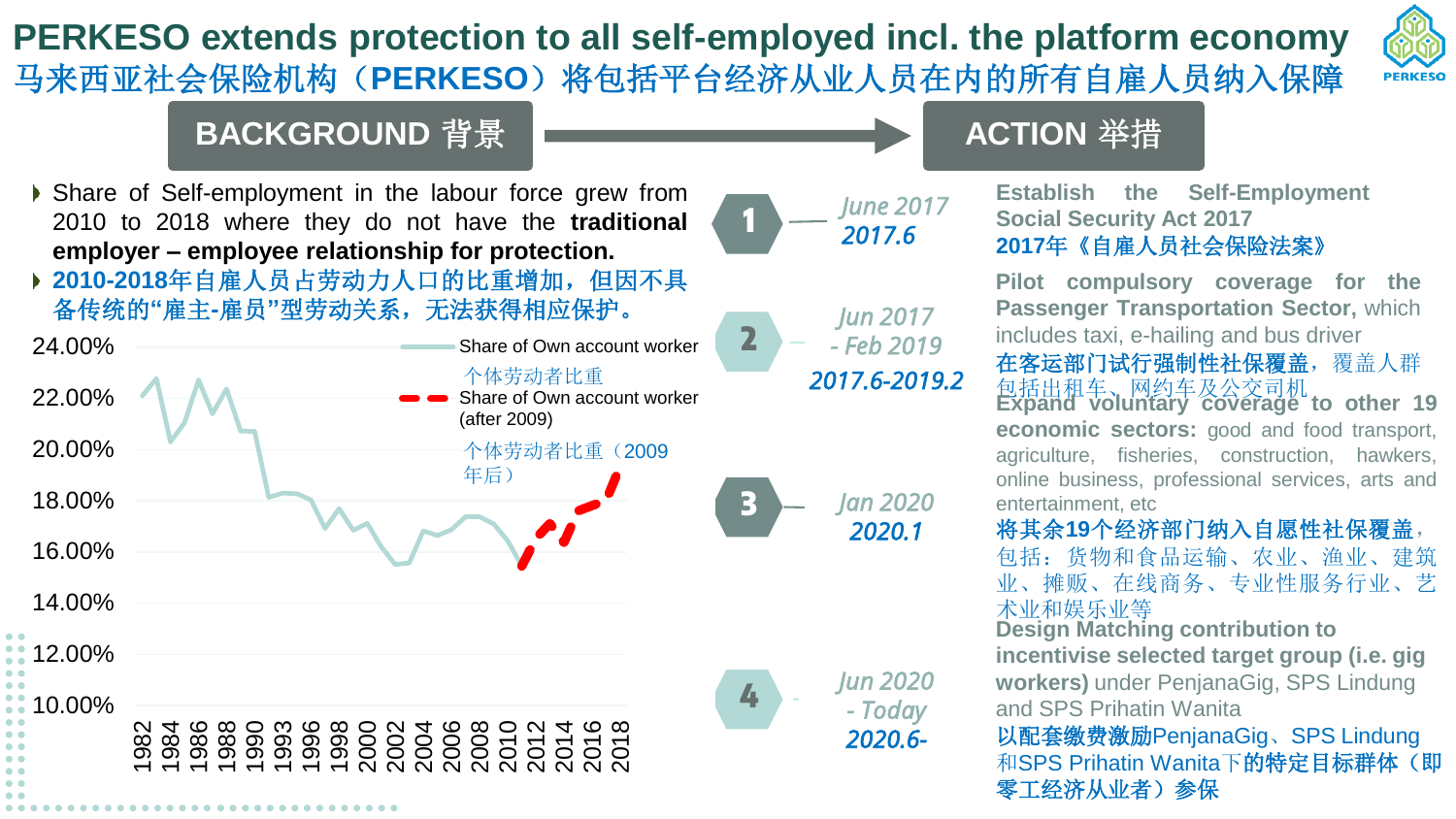### **PERKESO coverage is expanding at a fast rate where claims experiences differs PERKESO**待遇领取覆盖面快速扩大的经验

- ▶ From 2,338 workers in 2017, PERKESO is now actively covering **138,005 total self-employed** where about 54% of them are platform / gig workers.
- ▶ 2017年PERKESO覆盖2,338名自雇人员, 现今覆盖自雇人员总数 达**138,005**,其中54%为平台/零工经济从业人员。



**1.25% Total contributions paid**  based on four different insured income plan chosen (RM 1,050, RM 1,550, RM 2,950, RM 3,950) **3 mil Ringgit 300**万马币 **Total Benefit payment**  *disbursed where minimum replacement rate is at 80%.of insured income*  **655 Work Injury related cases**<br> *are occurring at older age in* **recorded** *where accidents comparison to formal workers*  4种缴费收入计划(1,050马币, 1,550马币, 2,950马币, 3,950马 币)对应支付的缴费总额 事故发生年龄高于正规劳动者的 工伤案例 待遇给付总额,最低替代率达到

缴费收入的80%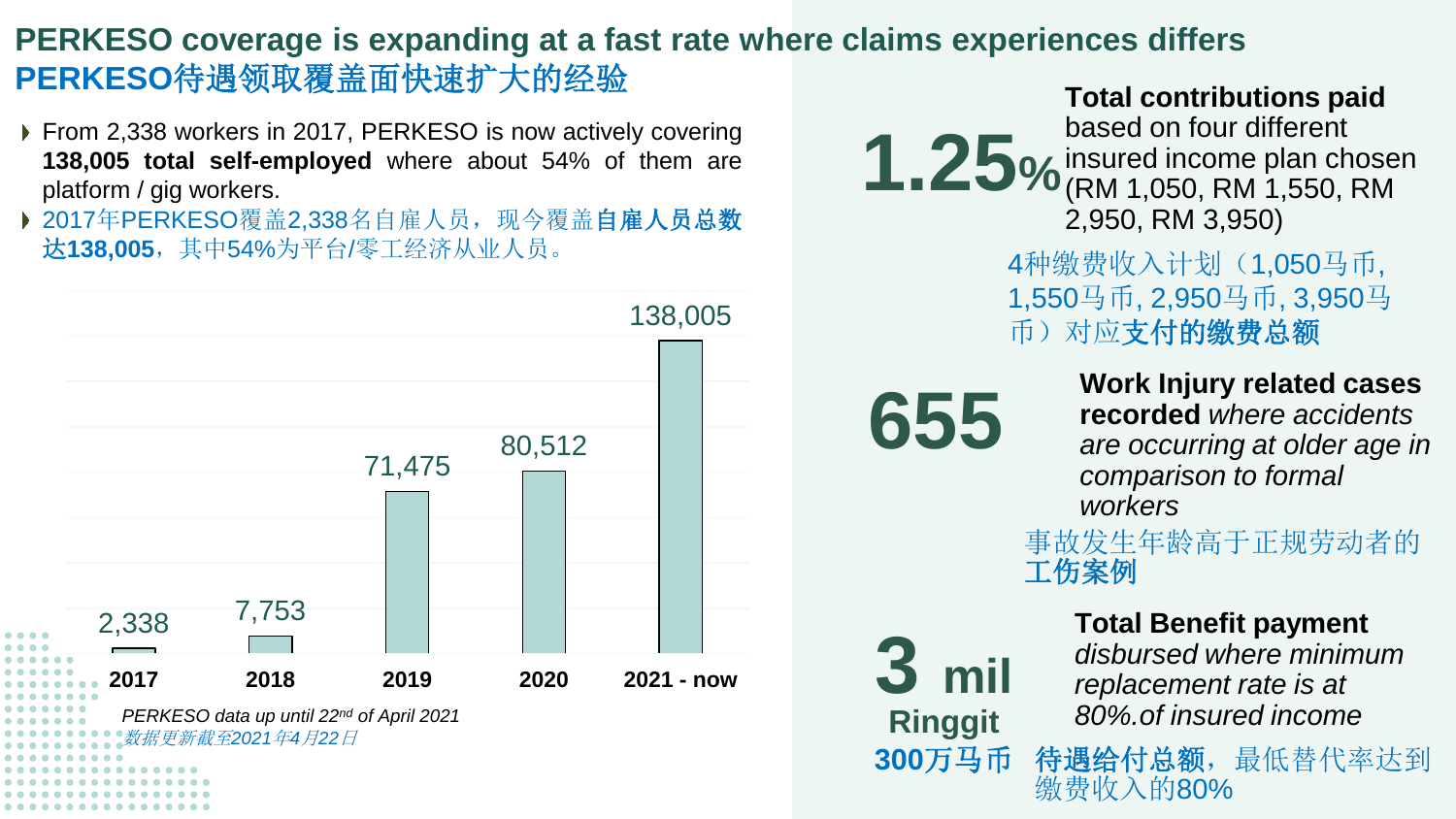#### **Despite some success, PERKESO faces several implementation challenges that affect sustainability and adequacy of the protection** 尽管取得某些成效,**PERKESO**的实施仍面临多项挑战,影响待遇的可持续性和充足性或对工作者的保护 The earnings are **more volatile** which makes collection of contribution irregular and the coverage less continuous Self-employed workers need to **bear both employer and employee share of contribution 01 02 03 Fluctuating Earnings** 波动性收入 **Limited Administrative Capacities** 行政管理能力有限 **Double Contribution Burden** 双重缴费负担 **04 Lack of Protection in other branches** 缺乏其他险种的保护 收入波动性较 强导致缴费征 收不稳定且相 对较少 自雇人员需同时承 担雇主和雇员的缴 费份额

Fragmented information on Platform workers across varying platforms is made worse with limited capacities in terms of **personal recordkeeping or tax submission compliance** 对个人记录或纳税申报合规性的行政管理能力有 限,导致有关跨平台从业人员的信息碎片化更加 严重

Other than work injury, Platform Workers are **not covered** under other branches of protection yet including our **Occupation Safety Act or Employment Act** 平台从业人员未获得除工伤保险之外的

其他保障,包括《职业安全法案》或 《就业法案》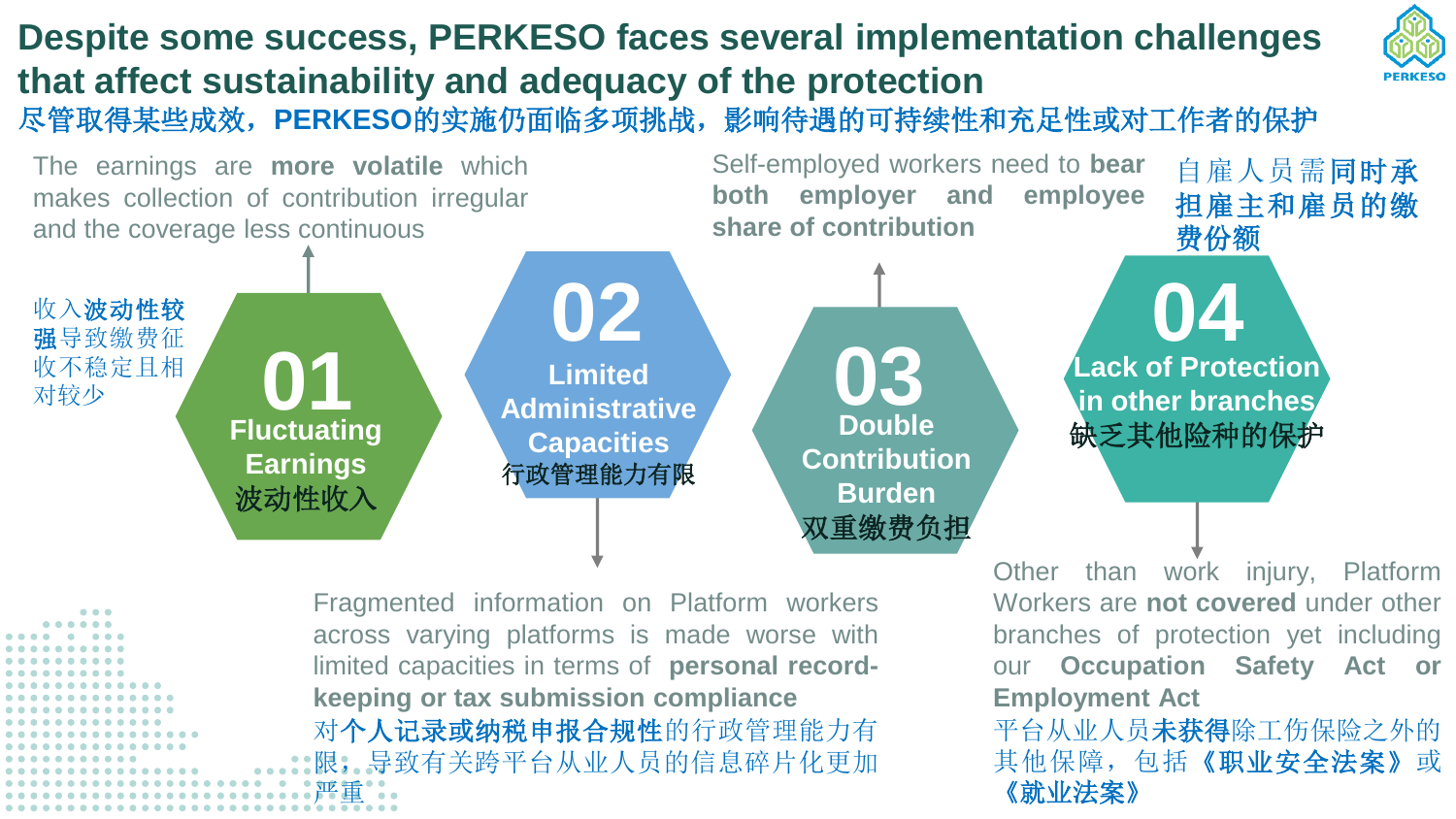### **PERKESO developed innovative approaches to ensure continuous coverage for platform workers PERKESO**创新方法,确保为平台从业人员提供持续保护

**Introduce Corporate Agents through Industry Lead**  通过产业引领推行公司代理 **1**

- Established network for "on the ground" promotion, and increase workers' representation through available associations or reps
- 实地推广,借助可利用的协会或代表增 加工人代表性
- Corporate agencies such as Department of Fisheries Malaysia (DOF) on fishery sector for the extension of social security coverage to fisherman
- 例如,马来西亚渔业部(DOF)利用公 司代理扩大对渔民的社保覆盖

**Incentives through matching contributions** 通过配套缴费激励参保

**2**

- **Established a program with the** government to share the contribution burden by offering a matching contribution of 70%
- 政府提供70%的配套缴费以减轻缴费 负担
- Due to additional vulnerabilities and increase in demand during COVID-19, Gig riders are given 100% contributions
- 由于新冠疫情期间弱势群体增加且需 求上涨,零工经济中的骑手获得100% 的配套缴费

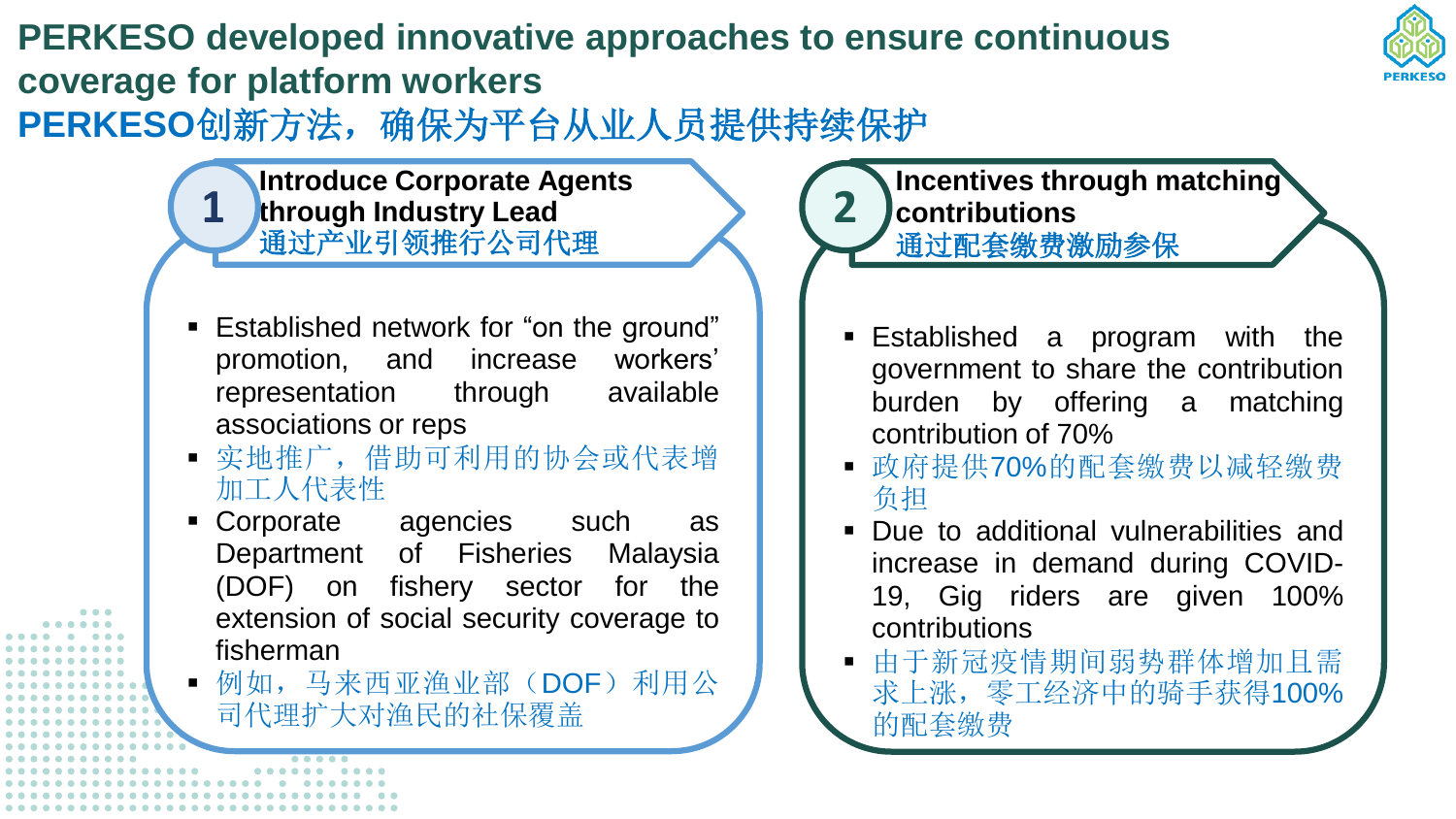**Moving forward, PERKESO look toward enhancing other related legislatures and existing infrastructure to improve service delivery.**  PERKESO持续向前,加强其他相关立法和现有的基础设施,不断完善服务



### **Automatic registration**  自动注册

Transport, we are designing automatic registration upon renewal or issuance of licenses for delivery riders. The process may be extended to other sectors 我们正在与运输部合作,正在设计 允许外卖骑手在许可证续期或签发 时自动加入PERKESO的方案。方案 :可也扩展到其他行业。

**Extending Employment Insurance coverage** 扩大就业保险覆盖面

Following our experience of COVID-19 pandemic, PERKESO recognizes the importance to package protection together and offer better services

结合应对新冠肺炎疫情的经验, PERKESO认识到将提供保障与提 供更优质服务相结合的重要性



### **Investing in Integrated Infra with Platforms** 投资综合基础设施与平台建设 With collaboration with Ministry of

By integrating ourselves with active platforms, PERKESO is exploring possibilities of shifting towards collecting contributions via task (micro-work) transactions PERKESO正在与平台合作, 探究以 任务(微工作)交易实现缴费征收

的转型可能